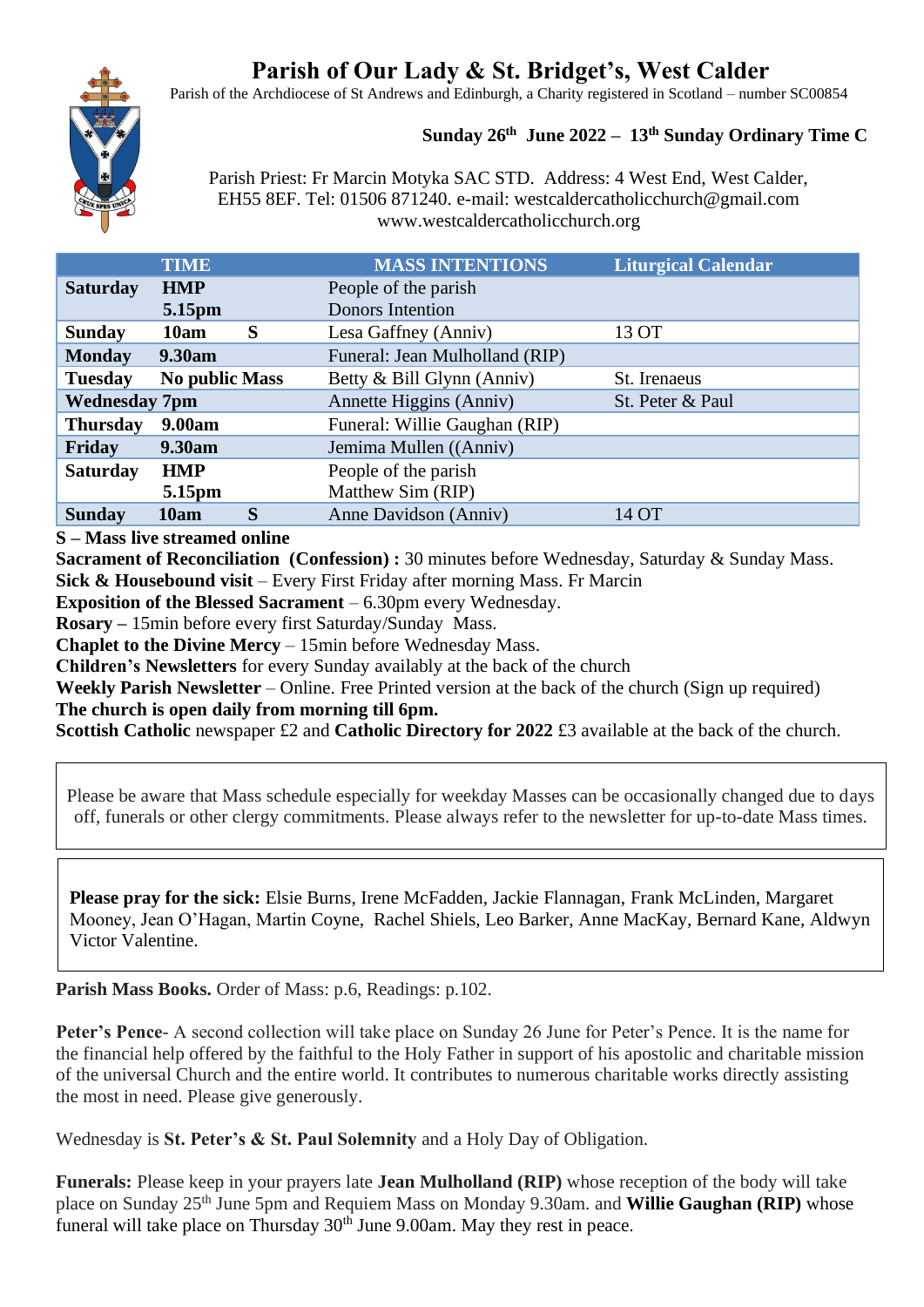# **Upcoming Events:**

9<sup>th</sup> July – Wedding: Lucy Isabelle McLellan & Andrew Joseph Baxter

31 July – Beginning of 40h Devotion at our church. (Exposition of the Blessed Sacrament Daily Sunday-Wednesday 10am-7pm for private adoration).

7 September 7pm – PPC meeting.

10-11 September – Sign up weekend. Volunteers needed at our church. Many roles available! Help is needed with cash counting, social comity, church cleaning, serving as Extraordinary Eucharistic ministers, readers, passkeepers, sacristans, doing altar linens or church maintenance. Many of the roles are on a rota basis. Can you help? If interested, please do get in touch on that weekend after the Mass with our delegates waiting for you to help you to join the ministry and answer all your questions!

**Bonus Ball winner –** No 38 John Toner, Addiewell

**Last Sunday collection –** £498.75 (+ approx. £269pw via Direct Debits, Internet and Card Payments)

**Mary's Meals -** a really big thank you to everyone for your donations to Mary's Meals last week-end. Together we raised £782.45 which is fantastic! This will provide a nutritious meal every school day to 49 children for a year, what a wonderful gift!

**SCIAF wee boxes appeal 2022** - £1195.78. THANK YOU!

At the back of the church, you will find **Newsletter Mission Scotland** and **Prayers card for World Meeting of Families.** Please take one home.

# **Ordination**

The priestly ordination of Deacon Josh Moir will take place at Our Lady & St Andrew, Galashiels, on Tuesday 28 June, 7:00pm. Please keep him in your prayers ahead of this special occasion for the Archdiocese.

#### **World Meeting of Families**

This is a big event taking place in Rome 26-29 June to celebrate the role of the family in the Church and wider society. Pope Francis has written about the importance of familyin his encyclical Amoris Laetitia (The Joy of Love). Want to know more? TheArchdiocese has posted three talks on its YouTube channel. View the playlist at [bit.ly/ArchFamily2022](https://www.youtube.com/playlist?list=PLQv_xMj23KQgSetlM_e3kCFxdy9Tya7B2)

#### **Schola Cantorum sings MacMillan**

This recital takes place at 7:30pm on Monday, 15 August, at St Mary's Cathedral in Edinburgh. In the course of this recital at the Cathedral, Sir James McMillan, Scotland's most distinguished composer, will discuss the relation between faith and music with Michael Ferguson, Director of the Schola Cantorum. For details, visit <http://www.edinburghsacredartsfestival.org/festival-2022.html>

#### **Festival Mass**

Archbishop Cushley will celebrate the Festival Mass at St Mary's Cathedral at midday onSunday 21 August, followed by a reception in Coffee Saints café.

#### **Margaret Sinclair**

The national Venerable Margaret Sinclair Pilgrimage is on Sunday 18 September. Find out more about this holy Edinburgh woman at [www.margaretsinclair.scot](http://www.margaretsinclair.scot/)

# **National Safeguarding Conference**

This takes place on **1 October** at the University of Strathclyde, Glasgow. It provides an opportunity for all those responsible for Safeguarding in the Church to gather together again and to 'refresh' their understanding of, and commitment to, safeguarding. Details and registration at [https://bit.ly/39dsFPq.](https://bit.ly/39dsFPq)